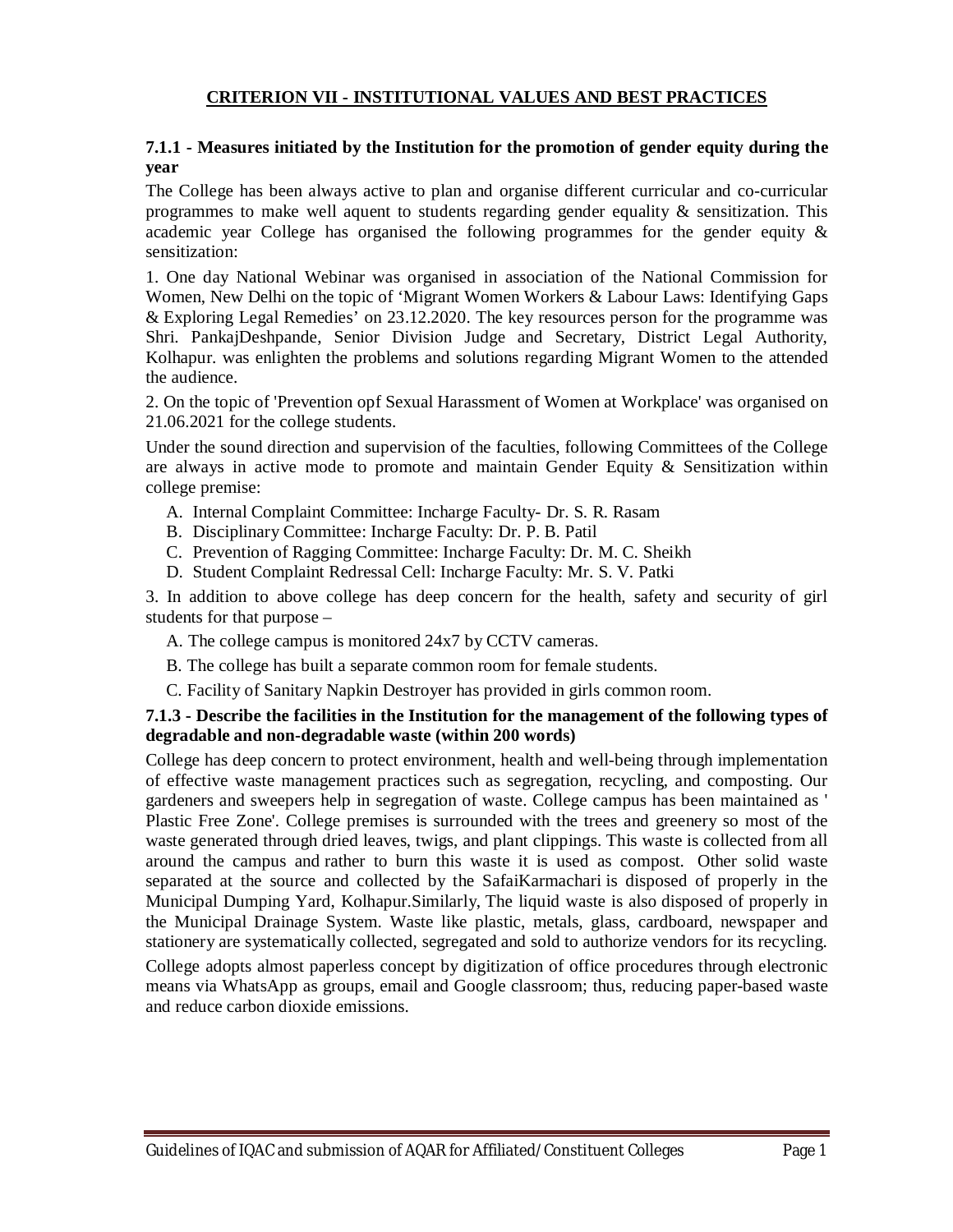## **7.1.8 - Describe the Institutional efforts/initiatives in providing an inclusive environment i.e., tolerance and harmony towards cultural, regional, linguistic, communal socioeconomic and other diversities**

The institution has been taking several efforts and initiatives in providing an inclusive environment i.e., tolerance and harmony towards cultural, regional, linguistic, communal socioeconomic and other diversities. By celebrating many National and International Days, Events and Festivals the institution aims at bringing tolerance and harmony among the students and staff and other stakeholders.

## **7.1.9 - Sensitization of students and employees of the Institution to the constitutional obligations: values, rights, duties and responsibilities of citizens**

#### **Code of Conduct:**

The College has formulated Rules for Code of Conduct for the students in the prospectus. The prospectus of the college contains following important rules:

- 1. Rules of Admission
- 2. Rules of Discipline
- 3. Rules of Library.

The College has displayed notice board regarding ragging free environment. At the time of admission every student and his/her parent have to submit affidavit for assurance of not to engage in the illegal practice of ragging. The college has disciplinary committee to look after and maintain discipline amongst student.

#### **Awareness Programme of DALSA functioning for Human Value & Professional Conduct:**

To sensitize the students regarding the close relation between Human Values and Professional Ethics was conducted, college has organised programme in association with District Legal Services Authority, Kolhapur Chief Speaker Mr. PankajDeshpande, Hon'ble Secretary, DALSA delivered the lecture on 'How DALSA works and what is the importance of legal profession to protect & promote the Human values through Legal Professional Ethics'.

## **7.1.10. The Institution has a prescribed code of conduct for students, teachers administrators and other staff and conducts periodic programmes in this regard**

#### **College Committee to maintain Code of Conduct:**

Grievance Redressal Committee has been formed under supervision and control of college faculty to maintain the code of conduct in college premise.

#### **7.1.11 - Institution celebrates / organizes national and international commemorative days, events and festivals**

Institution celebrates/ organizes national and international commemorative days, events and festivals. National festivals play an important role in planting seed of Nationalism and Patriotism among people of India. Our institution celebrates these events with great enthusiasm to commemorate the ideology of nationalism and to pay tribute to our great National Leaders. The Faculty, Staff and Students of the institution all come together under one umbrella to celebrate these occasions and spread the message of Unity, Peace, Love and Happiness throughout.

**Republic day-** The institution celebrates Republic day on 26<sup>th</sup> January every year, commemorating the adoption of Indian constitution and spreading the message that India is the largest democratic country in the world. This is a day to remind the students about the constitution of the country and the need to abide by it at all times. The celebration includes the hoisting of national flag and spreading a warm message of nationalism in a speech by the Hon'ble Guest.and activities played by students.

**Independence Day-** is celebrated every year on 15<sup>th</sup>of August, parades and flag hoisting isorganized and is celebrated to mark freedom of India from British rule. The institution encourages students to remember our national leaders and their sacrifices.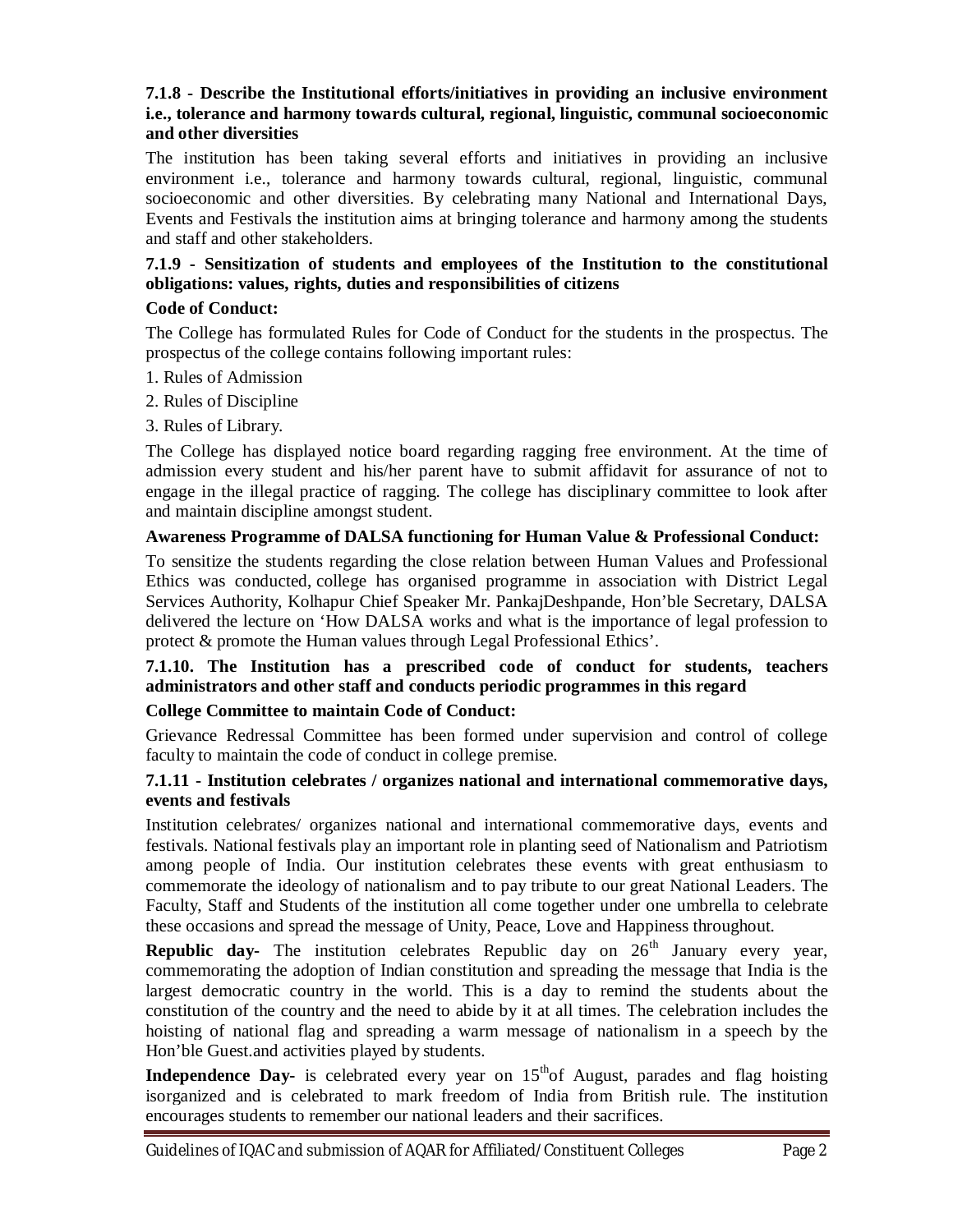**Shahu Maharaj Jayanti-** 26<sup>th</sup>June is the birth anniversary of Shahu Maharaj of Kolhapur, an erstwhile royal and a descendant in the lineage of ChhatrapatiShivaji Maharaj.Shahu Maharaj is renowned for the work he did for the welfare of the people belonging to backward community. The institution encourages students to remember and get inspired from the work done by RajashriShahu Maharaj.

**Shiv Swarjya Din-**'Shiv Swarajya Din' or 'Shiv Rajyabhishek Din' on June 6, 1674, marks the coronation day of the great Maratha warrior king ChhatrapatiShivaji Maharaj when the king was crowned as the Chhatrapati of the Maratha Kingdom.So on 6<sup>th</sup> June College celebrates the Shiv Swarajya Din to encourage students to remember the work done by ChatrapatiShivaji Maharaj.

**Dr. Babasaheb Ambedkar Jayanti-**BhimraoRamji Ambedkar, fondly remembered as the Father of the Constitution of India, played a crucial role in shaping the vibrant democratic structure that India prides itself upon. Institute celebrate as Ambedkar Jayanti or BhimJayanti on April 14 every year. The day is also commemorated as 'Equality Day' across the country.

**International Yoga Day-**The commemoration of yogic practices was pitched by Indian PM Modi himself in September 2014 who referred to Yoga as an "invaluable gift of India's ancient tradition".June 21 is marked as the annual International Day for Yoga to celebrate the ancient Indian art of healthy living. College intends to unite the body and mind of student to bring harmony in their life.

In addition to above the institution celebrates  $112^{th}$  Birth Anniversary and Death Anniversary of Late. DeshbhaktDr. Ratnappa Kumbhar on  $15^{th}$  Sept. and on  $23^{rd}$  Dec. Late. DeshbhaktDr.RatnappaKumbhar on  $15<sup>th</sup>$  Sept. and on  $23<sup>rd</sup>$  Dec. respectively.Dr.RatnappaKumbhar is well known in region as a great political leader, signatory of original draft of Indian Constitution and for the work done for development of the region. He was the first student of this institute and founder president of the Council of Education.

# **7.2.1 - Describe two best practices successfully implemented by the Institution as per NAAC format provided in the Manual.**

## **BEST PRACTICE I**

## **1. Title of the Practice: Community Services:-**

## **2. Objectives of the Practice:**

- a. Whole hearted interaction with community.
- b. To set up example of help and kindness among students.
- c. Active participation with emotion and benevolence for society and people.
- d. Inculcate self-satisfaction and peace as global harmony in society.
- e. To enhance the values of plants & environment among the students during their study.
- f. To aware the students and general public about green and clean environment.

## **3. The Context:**

The idea of this novel practice had come in light after the deep internal boggling of mind and heart of the staff. College is always initiating and promoting the community services. This type of promotion and campaign in the area leads a good presence and participation in support to poor economic condition of the people.

College professors and students have observed that, the growth of industrialization-urbanization and cutting of trees raising the carbon emissions day by day. Due to that, the nature has unbalanced and disturbed. So, to resolve this problem, it is the essential to restore the healthy environment by planting the trees and seedlings as much as possible.

## **4. The Practice:**

Students need to be aware of social situation. It is important for themto realize that, education is not just about sitting in four walls. They want to contribute to the future of the country. In such a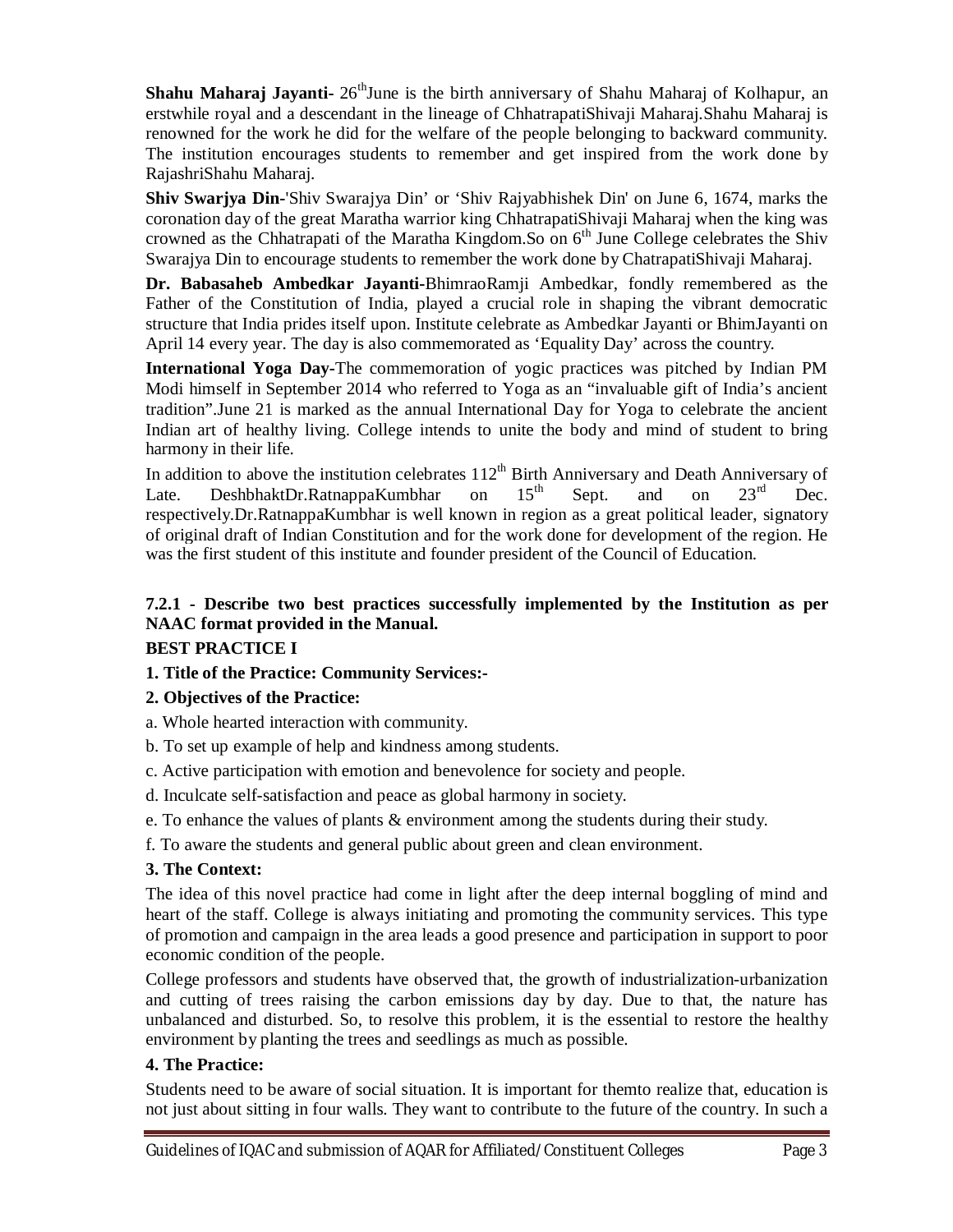situation, they need to be aware of the social condition and the environment. Our college is always striving for this. Different events are organized.

## **5. Evidence of Success**:

a. In covid-19 period our College Students KiranKamble, JunnaidShikalgar, TusharSonule, Omkar Mane, RuturajSawardekar, ChaitanyaTandale etc. distributed food packets and water bottle to poor & needy people under 'Feeding the Hungary' (एकघासभुकेल्यांसाठी).

b. Mr. SangramLohar and other students from I LL.B. class organised the following Community Services Programmes to tackle Covid situation:

i) Distribution of Food Grains to needy people.

ii) Organising RT-PCR Test in assistance with Primary Health Care Center, village Toap, of Kolhapur District.

iii) Awareness programme of Covid dose at village Toap of Kolhapur District.

c. College students and alumni planted trees and seedlings in different parts of Maharashtra State as they were at their home in covid-19 lockdown period.

## **6. Problems Encounter and Resources Required:**

Our institution has received more recognition from local people and students are getting attracted in case of activity of social services and tree plantation. But this year after the tree plantation activity in some places, heavy rains broke the branches of some trees and made some seedlings unproductive. Also considering the country's territory and population and the best efforts taken by the college, it feels that, the college human resource and the students are very less in number.

# **BEST PRACTICE II**

# **1. Title of the Practice: Sports and Extra-curriculum Activities:**

## **2. Objectives of the Practice:**

Through the vast history of college is well known for its intellectual excellence in legal field as well as excellence and dedicated efforts in making sports popular and other extra-curricular activities. Undoubtedly sports are always an essential component of a liberal education. College is committed to inspire, encourage and empower young students towards sports. Sport provides students with much more than stronger and fitter body. We believe that sport and extracurricular activities in higher education have a huge impact on positive self-esteem. The aim is to have nurture confidence, social skill, ambitions, team work and ability to deal with setbacks.

## **3. The Context:**

The Indian sports sector has a socio economic impact contributing to 1% to 5% of national GDP. Sports are not only our extracurricular activity but it boosts the youth and instils pride among them. It is a good tool for community outreach, helps us to facilitate socio – economic development of our nation. But much more attention and promotion is required by Government Authorities especially in the professional colleges like Law College. Separate fund and promotional policies are required in this regard.

## **4. The Practice:**

Our college sports activity expanded its boundaries to international and national level and day by day raising its popularity by producing super heroes in sports like International Shooting Commonwealth Gold Medallist and winner of Arjun Award TejaswiniSawant, International Shooting Commonwealth Gold Medallist RahiSarnobat.

## **5. Evidence of Success**: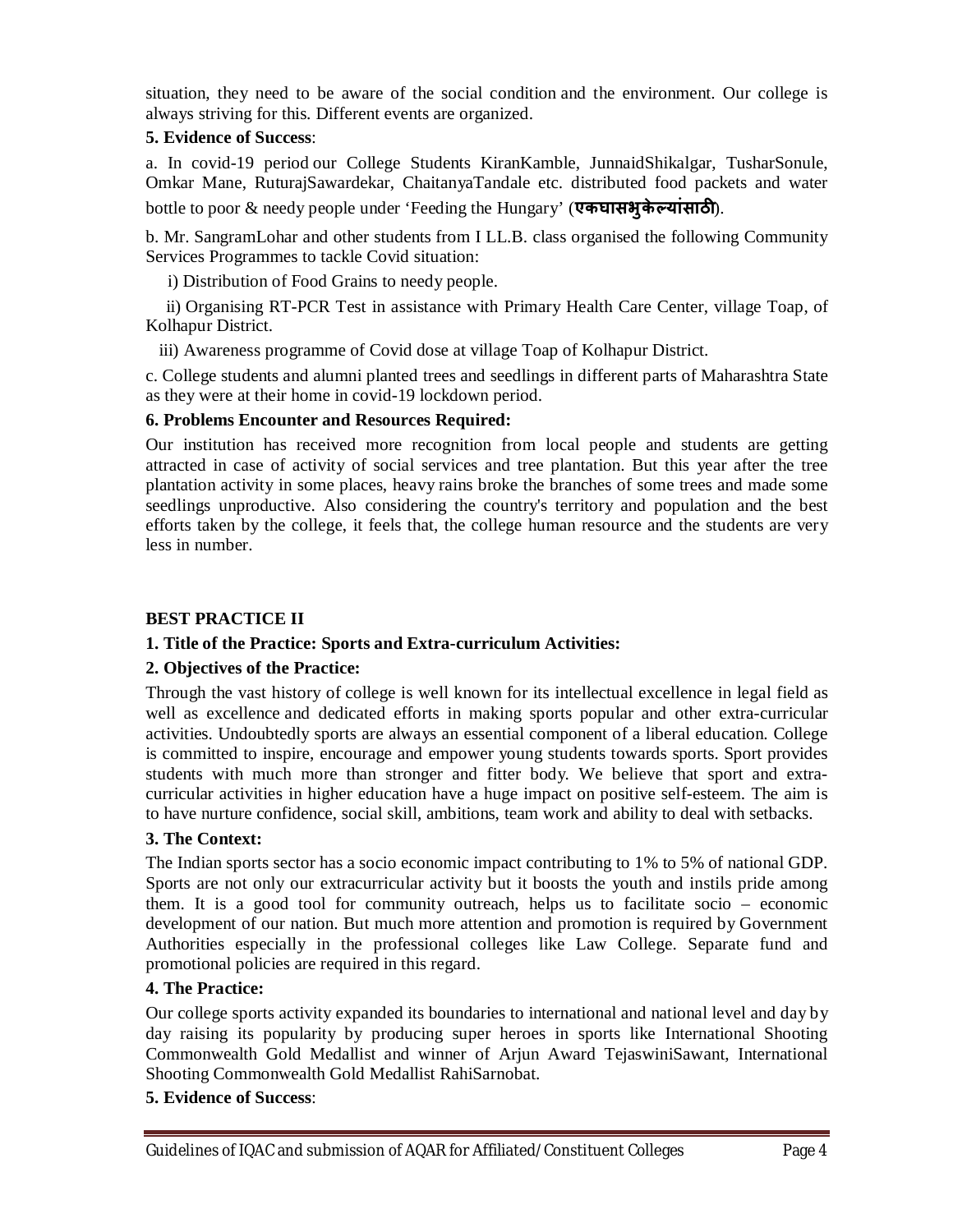a. Miss. DhanshriKadam, III LL.B. student achieved 'Gold Medal' in 58th National Roller Skating Championship held at Chandigarh.

b. Celebration of 'International Yoga Day' at college premise and even online mode.

c. Inauguration and running of 'Yoga, Meditation, Physical Fitness & Sports Training Centre' at college premises in association with DRK College of Commerce, Kolhapur.

## **6. Problems Encountered and Resources Required:**

The college have its sprawl space to practise sports in its own campus. But as the college is run through grant-in-aid by Government so there is scheme to appoint full time Physical Director. Due to Covid-19 situation most of the sports and extra-curricular activities have been postponed during this academic year.

#### **7.3.1 - Portray the performance of the Institution in one area distinctive to its priority and thrust within 200 words**

**One of the goals and objectives of the Institution are:** 

**1. To make law graduates capable of pursuing career at bar, competing Judicial Services, Civil Services and so on**: Our College Student Mr. SuryabhanInamdar selected for the post of lieutenant through Staff Selection Board (SSB).

## **2. To fulfil long-felt need of legal education and legal awareness in the society:**

Our college faculty Shri. S.S. Desai published 10 syllabus-oriented books for Semester I of 3- & 5-years law course and to overcome the obstacle created in the covid-19 pandemic where colleges and library are closed. In this situation Mr. Desai in cooperation with S.S. Law Publication distributed 2500 books as 'home delivery' to law aspirants from different colleges and to the remote rural corners of the Maharashtra & Karnataka State on 'no profit no loss basis' even without charging postage over the parcel.

Our college alumni Ms JadhavarPriyankaSambhaji Research Scholar awarded UGC-STRIDE Fellowship (Short Term Project) for the topic of 'Right to Service Act, 2010 delivering the Services to the Citizen in One Day (Samadhanek din) with the sanctioned amount of Rs 20,000/- . In addition to to above college organised the following programmes for the students:

a. Guest Lecture organised on the topic of 'E-courts and Reforms in Court Administration'

b. Guest Lecture organised on the topic ' Role of Non-Governmental Organization for legal issues in the society'.

c. Guest Lecture organised on the topic of 'Fundamentals of Cyber Law'

d. Guest Lecture organised on the topic of 'Offences and Penalties under IT Act, 2000'.

e. Guest Lecture organised on the topic of 'Development of Constitutional Jurisprudence in India: Impact of Philosophy of Judges'.

f. Guest Lecture organised on the topic of ' Approach and Strategies of Jurisprudence'.

g. Guest Lecture organised on the topic of ' Prevention of Sexual Harassment of Women at workplace'.

h. Guest Lecture organised on the topic of ' Labour Law and Industrial Disputes under AECC'.

i. Under Lead College Activity, One Day Workshop was organised on 'Use of Law Journals'.

j. Under Lead College Activity, One Day Workshop was organised on 'Academic and Administrative Audit'.

k. Moot Court competition in Vernacular language organized in the college premises. Total 166 students participated.